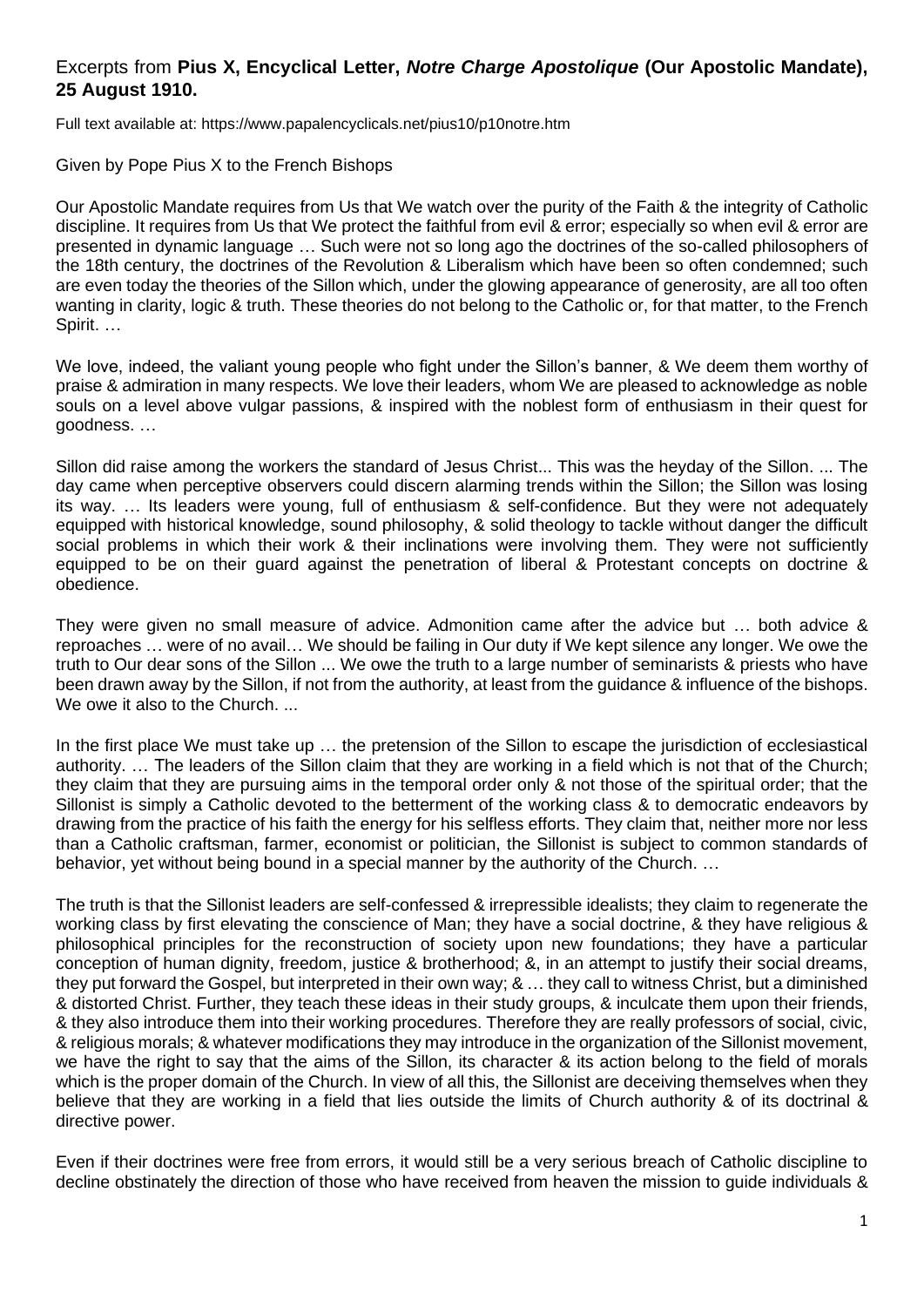communities along the straight path of truth & goodness. But, as We have already said, the evil lies far deeper; the Sillon, carried away by an ill-conceived love for the weak, has fallen into error.

Indeed, the Sillon proposes to raise up & re-educate the working class … they reject the doctrine recalled by Leo XIII on the essential principles of society; they place authority in the people, or gradually suppress it & strive, as their ideal, to effect the leveling down of the classes. In opposition to Catholic doctrine, therefore, they are proceeding towards a condemned ideal. …

They flatter themselves with the idea of raising human dignity & the discredited condition of the working class. We know that they wish to render just & perfect the labor laws & the relations between employers & employees, thus causing a more complete justice & a greater measure of charity to prevail upon earth, & causing also a profound & fruitful transformation in society by which mankind would make an undreamed-of progress. Certainly, We do not blame these efforts; they would be excellent in every respect if the Sillonist did not forget that a person's progress consists in developing his natural abilities by fresh motivations; that it consists also in permitting these motivations to operate within the frame of, & in conformity with, the laws of human nature. But, on the contrary, by ignoring the laws governing human nature & by breaking the bounds within which they operate, the human person is lead, not toward progress, but towards death. This, nevertheless, is what they want to do with human society; they dream of changing its natural & traditional foundations; they dream of a Future City built on different principles, & they dare to proclaim these more fruitful & more beneficial than the principles upon which the present Christian City rests. …

We must repeat with the utmost energy in these times of social & intellectual anarchy when everyone takes it upon himself to teach as a teacher & lawmaker – the City cannot be built otherwise than as God has built it; society cannot be setup unless the Church lays the foundations & supervises the work. … It has only to be set up & restored continually against the unremitting attacks of insane dreamers, rebels & miscreants. Omnia Instaurare In Christo.

Now, lest We be accused of judging too hastily & with unjustified rigor the social doctrines of the Sillon, We wish to examine their essential points.

The Sillon has a praise-worthy concern for human dignity, but it understands human dignity in the manner of some philosophers, of whom the Church does not at all feel proud. The first condition of that dignity is liberty, but viewed in the sense that, except in religious matters, each man is autonomous. This is the basis principle from which the Sillon draws further conclusions: today the people are in tutelage under an authority distinct from themselves; they must liberate themselves: political emancipation. They are also dependent upon employers who own the means of production, exploit, oppress & degrade the workers; they must shake off the yoke: economic emancipation. Finally, they are ruled by a caste preponderance in the direction of affairs. The people must break away from this dominion: intellectual emancipation. The leveling-down of differences … will bring about equality among men, & such equality is viewed as true human justice. A socio-political setup resting on these two pillars of Liberty & Equality (to which Fraternity will presently be added), is what they call Democracy. …

The same principle will apply to economics. Taken away from a specific group, management will be so well multiplied that each worker will himself become a kind of employer. The system by which the Sillon intends to actualize this economic ideal is not socialism, they say; it is a system of guilds in a number large enough to induce a healthy competition & to protect the workers' independence; in this manner, they will not be bound to any guild in particular. …

To sum up, such is the theory, one could say the dream of the Sillon; & that is what its teaching aims at, what it calls the democratic education of the people, that is, raising to its maximum the conscience & civic responsibility of everyone, from which will result economic & political Democracy & the reign of Justice, Liberty, Equality, Fraternity…

The Sillon places public authority primarily in the people, from whom it then flows into the government in such a manner, however, that it continues to reside in the people. … Quite contrary is the sentiment of Catholics who hold that the right of government derives from God as its natural & necessary principle. Admittedly, the Sillon holds that authority – which first places in the people – descends from God, but in such a way: "as to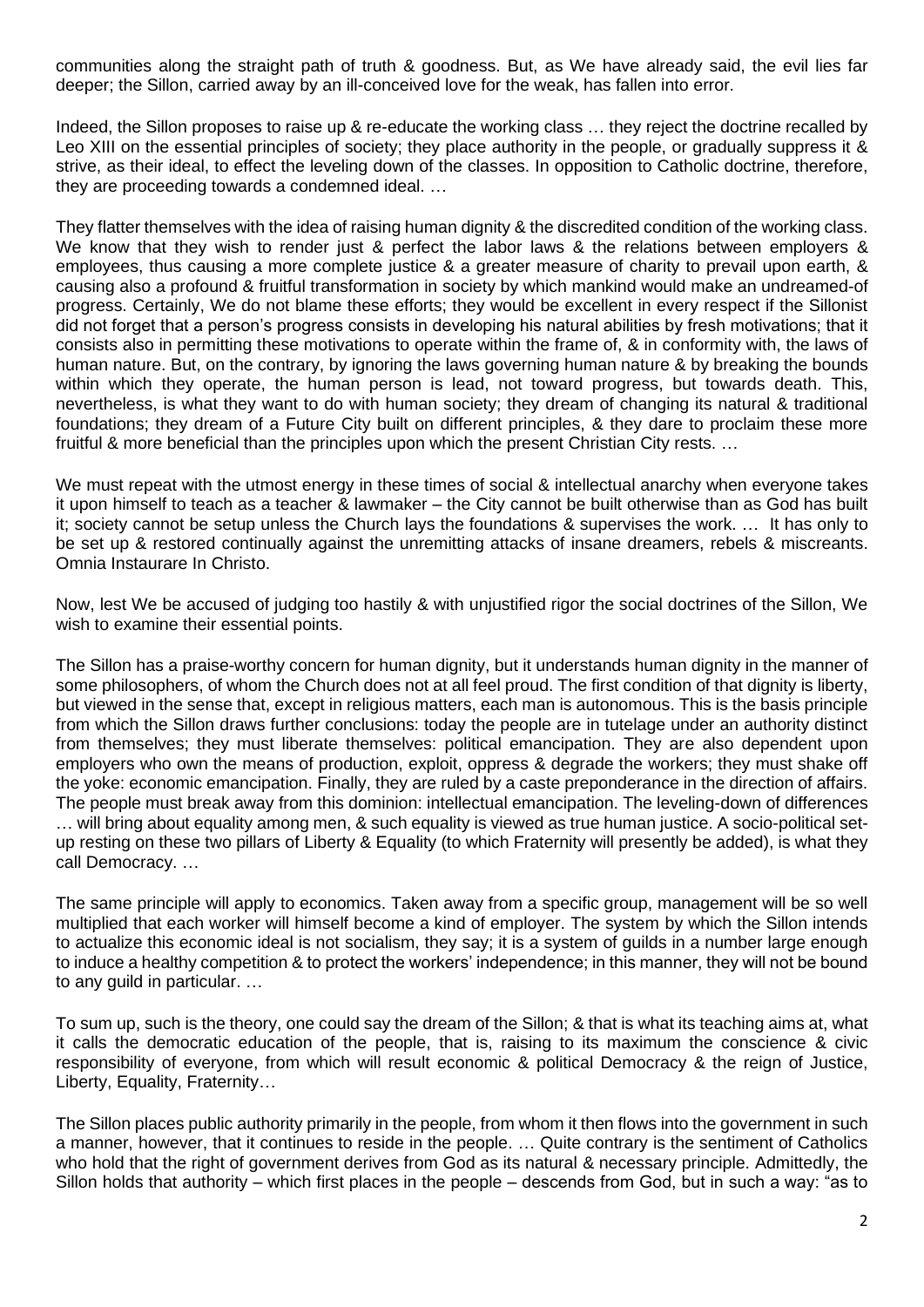return from below upwards, whilst in the organization of the Church power descends from above downwards." …

For the rest, if the people remain the holders of power, what becomes of authority? A shadow, a myth; there is no more law properly so-called, no more obedience. The Sillon acknowledges this: indeed, since it demands that threefold political, economic, & intellectual emancipation in the name of human dignity, the Future City in the formation of which it is engaged will have no masters & no servants. All citizens will be free; all comrades, all kings. A command, a precept would be viewed as an attack upon their freedom; subordination to any form of superiority would be a diminishment of the human person, & obedience a disgrace. Is it in this manner … that the traditional doctrine of the Church represents social relations, even in the most perfect society? Has not every community of people, dependent & unequal by nature, need of an authority to direct their activity towards the common good & to enforce its laws? And if perverse individuals are to be found in a community (& there always are), should not authority be all the stronger as the selfishness of the wicked is more threatening? Further, – unless one greatly deceives oneself in the conception of liberty – can it be said with an atom of reason that authority & liberty are incompatible? Can one teach that obedience is contrary to human dignity & that the ideal would be to replace it by "accepted authority"? Did not St. Paul the Apostle foresee human society in all its possible stages of development when he bade the faithful to be subject to every authority? Does obedience to men as the legitimate representatives of God, that is to say in the final analysis, obedience to God, degrade Man & reduce him to a level unworthy of himself? Is the religious life which is based on obedience, contrary to the ideal of human nature? Were the Saints – the most obedient men, just slaves & degenerates? Finally, can you imagine social conditions in which Jesus Christ, if He returned to earth, would not give an example of obedience &, further, would no longer say: "Render to Caesar the things that are Caesar's & to God the things that are God's"?

Teaching such doctrines, & applying them to its internal organization, the Sillon, therefore, sows erroneous & fatal notions on authority, liberty & obedience, among your Catholic youth. The same is true of justice & equality; the Sillon says that it is striving to establish an era of equality which, by that very fact, would be also an era of greater justice. Thus, to the Sillon, every inequality of condition is an injustice, or at least, a diminution of justice? Here we have a principle that conflicts sharply with the nature of things, a principle conducive to jealously, injustice, & subversive to any social order. Thus, Democracy alone will bring about the reign of perfect justice! Is this not an insult to other forms of government which are thereby debased to the level of sterile makeshifts? Besides, the Sillonists once again clash on this point with the teaching of Leo XIII. In the Encyclical on political government … they could have read this: "Justice being preserved, it is not forbidden to the people to choose for themselves the form of government which best corresponds with their character or with the institutions & customs handed down by their forefathers." …

Catholic doctrine tells us that the primary duty of charity does not lie in the toleration of false ideas, however sincere they may be, nor in the theoretical or practical indifference towards the errors & vices in which we see our brethren plunged, but in the zeal for their intellectual & moral improvement as well as for their material well-being ... Catholic charity alone can lead the people in the march of progress towards the ideal civilization.

At the root of all their fallacies on social questions, lie the false hopes of Sillonists on human dignity. According to them, Man will be a man truly worthy of the name only when he has acquired a strong, enlightened, & independent consciousness, able to do without a master, obeying only himself, & able to assume the most demanding responsibilities without faltering. Such are the big words by which human pride is exalted … Unless human nature can be changed … will that day ever come? Did the Saints who brought human dignity to its highest point, possess that kind of dignity? And what of the lowly of this earth who are unable to raise so high but are content to plow their furrow modestly at the level where Providence placed them? They who are diligently discharging their duties with Christian humility, obedience, & patience, are they not also worthy of being called men? Will not Our Lord take them one day out of their obscurity & place them in heaven amongst the princes of His people? …

But We must now examine the influence of these errors upon the practical conduct & upon the social action of the Sillon. … The Sillon has no hierarchy … Studies are carried out without a master, at the very most, with an adviser. The study groups are really intellectual pools in which each member is at once both master & student. The most complete fellowship prevails amongst its members … Even the priest, on entering, lowers the eminent dignity of his priesthood &, by a strange reversal of roles, becomes a student, placing himself on a level with his young friends, & is no more than a comrade.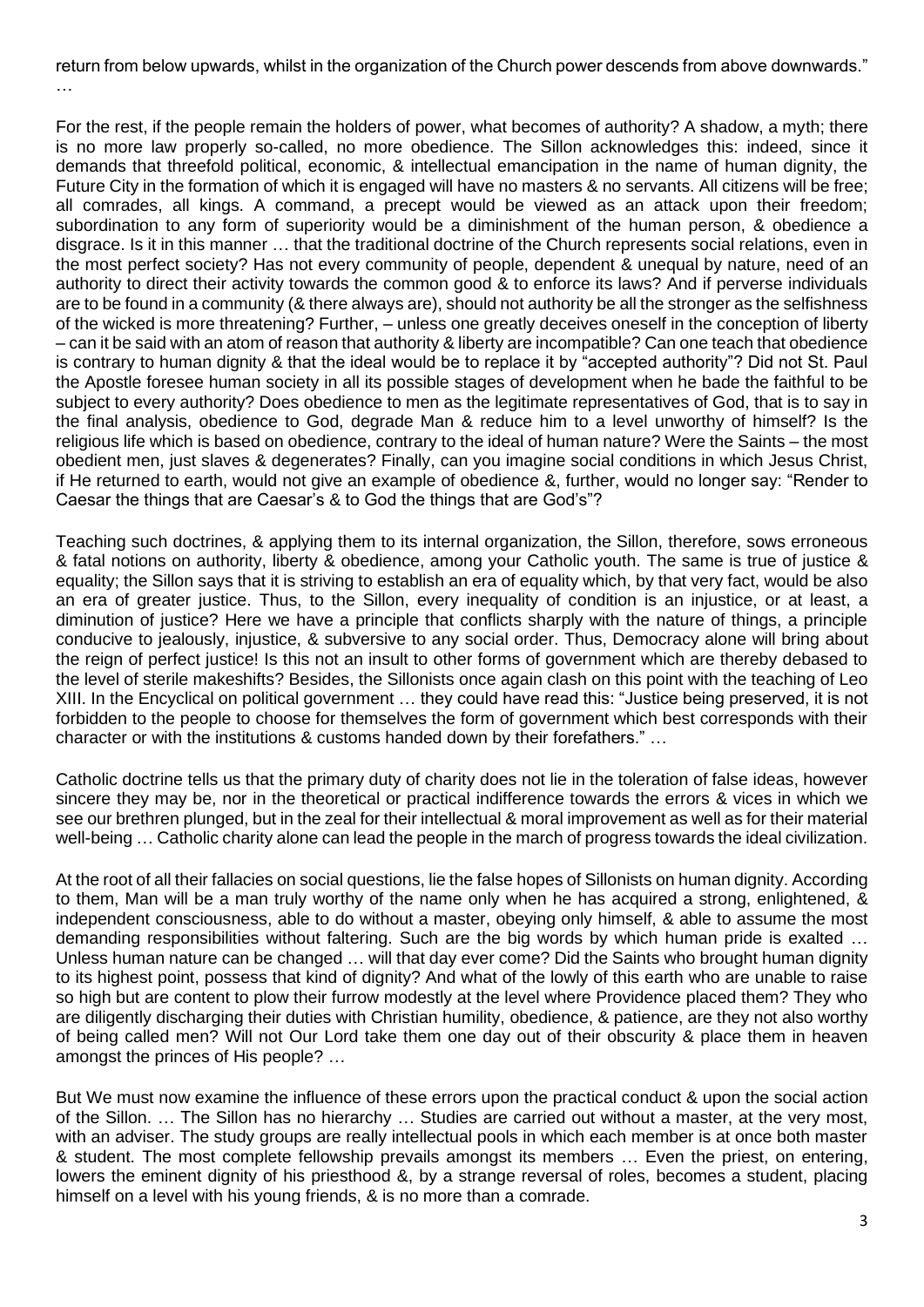In these democratic practices & in the theories of the Ideal City from which they flow, you will recognize … the hidden cause of the lack of discipline with which you have so often had to reproach the Sillon. It is not surprising that you do not find among the leaders & their comrades trained on these lines, whether seminarists or priests, the respect, the docility, & the obedience which are due to your authority & to yourselves; nor is it surprising that you should be conscious of an underlying opposition on their part, & that, to your sorrow, you should see them withdraw altogether from works which are not those of the Sillon or, if compelled under obedience, that they should comply with distaste. You are the past; they are the pioneers of the civilization of the future. You represent the hierarchy, social inequalities, authority, & obedience – worn out institutions to which their hearts, captured by another ideal, can no longer submit to ... Distrust of the Church, their Mother, is being instilled into the minds of Catholic youth; they are being taught that after nineteen centuries She has not yet been able to build up in this world a society on true foundations; She has not understood the social notions of authority, liberty, equality, fraternity & human dignity ... The breath of the Revolution has passed this way, & We can conclude that, whilst the social doctrines of the Sillon are erroneous, its spirit is dangerous & its education disastrous.

But then, what are we to think of its action in the Church? What are we to think of a movement so punctilious in its brand of Catholicism that, unless you embrace its cause, you would almost be regarded as an internal enemy of the Church, & you would understand nothing of the Gospel & of Jesus Christ! …

In the first place, its brand of Catholicism accepts only the democratic form of government which it considers the most favorable to the Church &, so to speak, identifies it with her. The Sillon, therefore, subjects its religion to a political party. We do not have to demonstrate here that the advent of universal Democracy is of no concern to the action of the Church in the world; we have already recalled that the Church has always left to the nations the care of giving themselves the form of government which they think most suited to their needs. What We wish to affirm once again, after Our Predecessor, is that it is an error & a danger to bind down Catholicism by principle to a particular form of government. This error & this danger are all the greater when Religion is associated with a kind of Democracy whose doctrines are false. But this is what the Sillon is doing. For the sake of a particular political form, it compromises the Church, it sows division among Catholics, snatches away young people & even priests & seminarists from purely Catholic action. …

And behold ... an astounding contradiction: It is precisely because religion ought to transcend all parties, & it is in appealing to this principle, that the Sillon abstains from defending the beleaguered Church. Certainly, it is not the Church that has gone into the political arena: they have dragged her there to mutilate & to despoil her. Is it not the duty of every Catholic, then, to use the political weapons which he holds, to defend her? Is it not a duty to confine politics to its own domain & to leave the Church alone except in order to give her that which is her due? Well, at the sight of the violences thus done to the Church, we are often grieved to see the Sillonists folding their arms except when it is to their advantage to defend her; we see them dictate or maintain a program which nowhere & in no degree can be called Catholic. Yet this does not prevent the same men, when fully engaged in political strife & spurred by provocation, from publicly proclaiming their faith. What are we to say except that there are two different men in the Sillonist; the individual, who is Catholic, & the Sillonist, the man of action, who is neutral!

There was a time when the Sillon, as such, was truly Catholic … A time came when they changed their minds. They left to each one his religion or his philosophy … For the construction of the Future City they appealed to the workers of all religions & all sects. These were asked but one thing: to share the same social ideal, to respect all creeds, & to bring with them a certain supply of moral force. Admittedly: they declared that "The leaders of the Sillon place their religious faith above everything. But can they deny others the right to draw their moral energy from whence they can? In return, they expect others to respect their right to draw their own moral energy from the Catholic Faith. Accordingly they ask all those who want to change today's society in the direction of Democracy, not to oppose each other on account of the philosophical or religious convictions which may separate them, but to march hand in hand, not renouncing their convictions, but trying to provide on the ground of practical realities, the proof of the excellence of their personal convictions. Perhaps a union will be effected on this ground of emulation between souls holding different religious or philosophical convictions." …

Thus, a host of new groups, Catholic, Protestant, Free-Thinking, now apparently autonomous, are invited to set to work: "Catholic comrades will work between themselves in a special organization & will learn & educate themselves. Protestant & Free-Thinking Democrats will do likewise on their own side. But all of us, Catholics,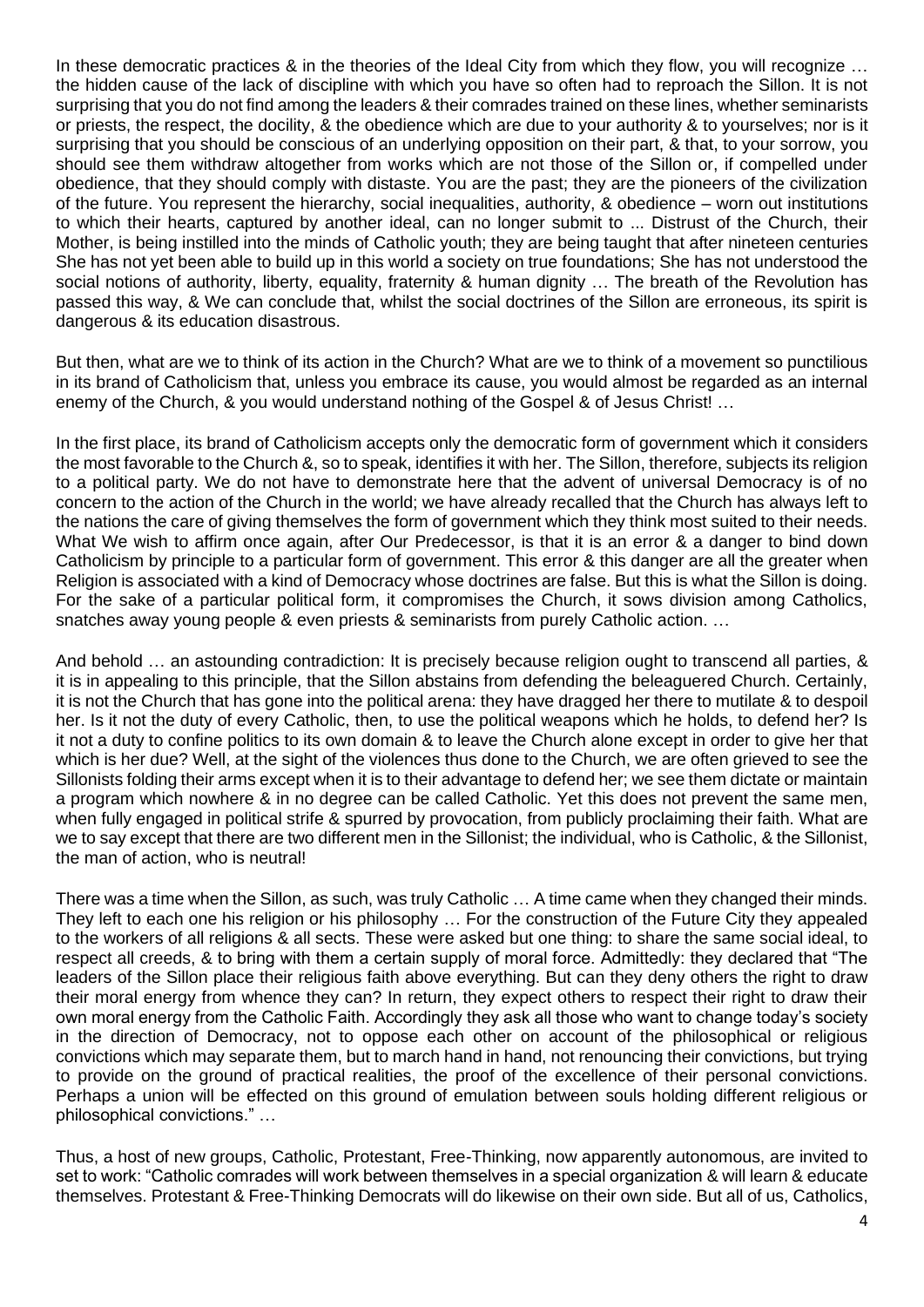Protestants & Free-Thinkers will have at heart to arm young people, not in view of the fratricidal struggle, but in view of a disinterested emulation in the field of social & civic virtues." These declarations & this new organization of the Sillonist action call for very serious remarks.

Here we have, founded by Catholics, an inter-denominational association that is to work for the reform of civilization, an undertaking which is above all religious in character; for there is no true civilization without a moral civilization, & no true moral civilization without the true religion: it is a proven truth, a historical fact. The new Sillonists cannot pretend that they are merely working on "the ground of practical realities" where differences of belief do not matter. Their leader is so conscious of the influence which the convictions of the mind have upon the result of the action, that he invites them, whatever religion they may belong to, "to provide on the ground of practical realities, the proof of the excellence of their personal convictions." And with good reason: indeed, all practical results reflect the nature of one's religious convictions. …

What must be thought of the promiscuity in which young Catholics will be caught up with heterodox & unbelieving folk in a work of this nature? Is it not a thousand-fold more dangerous for them than a neutral association? What are we to think of this appeal to all the heterodox, & to all the unbelievers, to prove the excellence of their convictions in the social sphere in a sort of apologetic contest? Has not this contest lasted for nineteen centuries in conditions less dangerous for the faith of Catholics? … What are we to think of this respect for all errors, & of this strange invitation made by a Catholic to all the dissidents to strengthen their convictions through study so that they may have more & more abundant sources of fresh forces? What are we to think of an association in which all religions & even Free-Thought may express themselves openly & in complete freedom? For the Sillonists who, in public lectures & elsewhere, proudly proclaim their personal faith, certainly do not intend to silence others nor do they intend to prevent a Protestant from asserting his Protestantism, & the skeptic from affirming his skepticism. Finally, what are we to think of a Catholic who, on entering his study group, leaves his Catholicism outside the door so as not to alarm his comrades who, "dreaming of disinterested social action, are not inclined to make it serve the triumph of interests, coteries & even convictions whatever they may be"? …

But stranger still … are the audacity & frivolity of men who call themselves Catholics & dream of re-shaping society under such conditions, & of establishing on earth, over & beyond the pale of the Catholic Church, "the reign of love & justice" with workers coming from everywhere, of all religions & of no religion, with or without beliefs, so long as they forego what might divide them – their religious & philosophical convictions, & so long as they share what unites them – a "generous idealism & moral forces drawn from whence they can". When we consider the forces, knowledge, & supernatural virtues which are necessary to establish the Christian City, & the sufferings of millions of martyrs, & the light given by the Fathers & Doctors of the Church, & the self-sacrifice of all the heroes of charity, & a powerful hierarchy ordained in heaven, & the streams of Divine Grace … it is frightening to behold new apostles eagerly attempting to do better by a common interchange of vague idealism & civic virtues. …

As for you, Venerable Brethren, carry on diligently with the work of the Saviour of men by emulating His gentleness & His strength. Minister to every misery; let no sorrow escape your pastoral solicitude; let no lament find you indifferent. But, on the other hand, preach fearlessly their duties to the powerful & to the lowly; it is your function to form the conscience of the people & of the public authorities. The social question will be much nearer a solution when all those concerned, less demanding as regards their respective rights, shall fulfill their duties more exactingly. …

You should take an active part in the organization of society with this objective in mind. And, to this end, whilst your priests will zealously devote efforts to the sanctification of souls, to the defense of the Church, & also to works of charity in the strict sense, you shall select a few of them, level-headed & of active disposition, holders of Doctors' degrees in philosophy & theology, thoroughly acquainted with the history of ancient & modern civilizations, & you shall set them to the not-so-lofty but more practical study of the social science so that you may place them at the opportune time at the helm of your works of Catholic action. However, let not these priests be misled, in the maze of current opinions, by the miracles of a false Democracy. Let them not borrow from the Rhetoric of the worst enemies of the Church & of the people, the high-flown phrases, full of promises; which are as high-sounding as unattainable. Let them be convinced that the social question & social science did not arise only yesterday; that the Church & the State, at all times & in happy concert, have raised up fruitful organizations to this end; that the Church, which has never betrayed the happiness of the people by consenting to dubious alliances, does not have to free herself from the past; that all that is needed